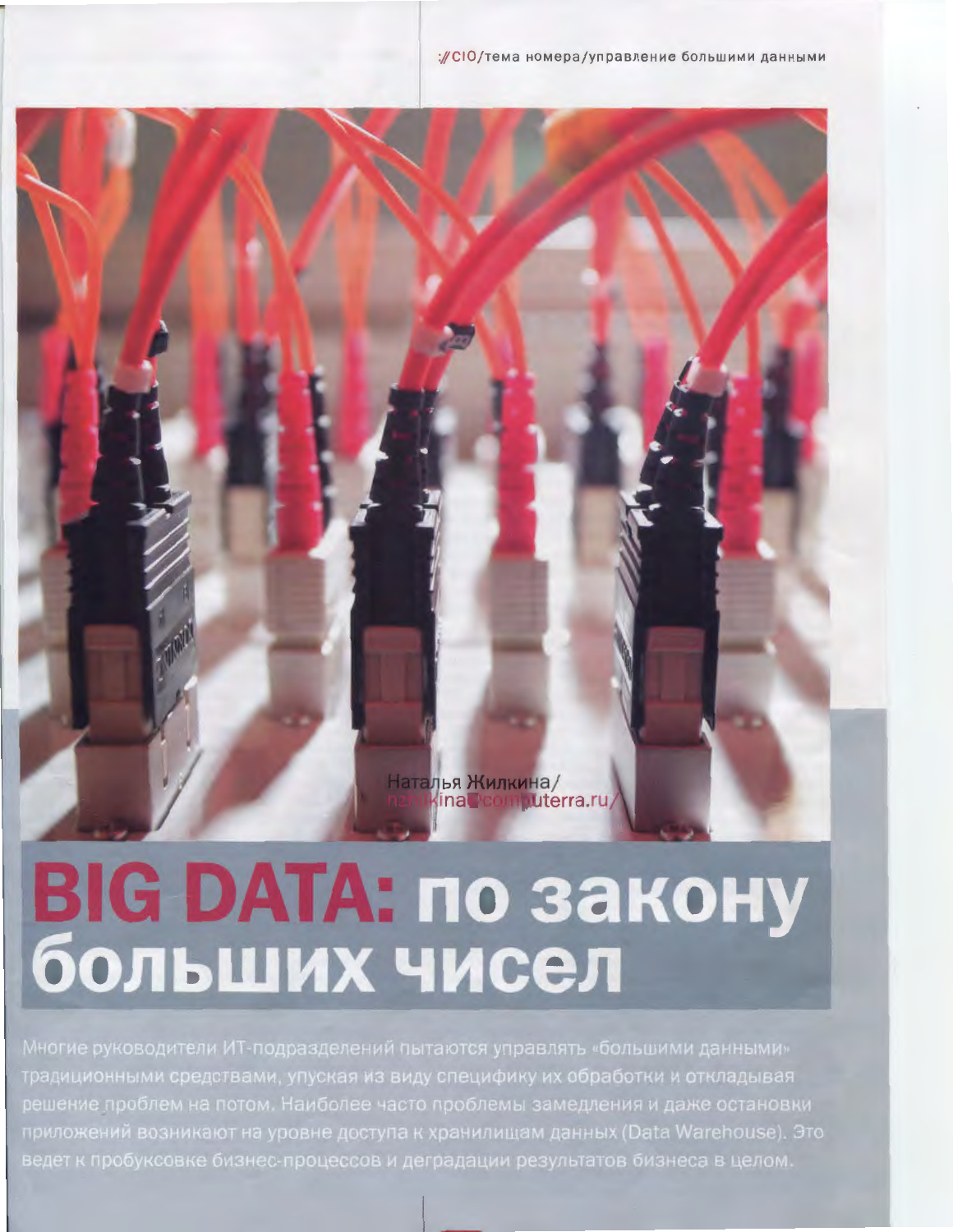точняя определение BIG DATA, специалисты компании Microsoft выделяют две категории задач, отличающихся друг от друга на несколько порядков по объему обрабатываемых данных.

Алексей Халяко, специалист в области программных решений группы SQL Customer Adviser Team в компании Microsoft, подчеркивает, что определение BIG DATA относится исключительно к категории мегахранилищ. На мировом рынке существует не много компаний, которые хранят и «перемалывают» в распределенной среде не просто большие, а громадные объемы данных, в основной своей массе неструктурированные. К их числу относятся Google, Amazon, Yahoo, Facebook, Microsoft, NASA и еще несколько им подобных.

# Платформа для BIG DATA

Такие данные обрабатываются в сильно распределенной среде, параллельным способом, с помощью специальных методов и инструментов; наиболее известным из них является платформа Наdooр передового проекта, в развитии которого участвует сообщество разработчиков со всего мира.

Система Наdоор основывается на распределенном подходе к вычислениям и хранению информации. Она отличается горизонтальной масштабируемостью; экономичностью (информация и вычисления распределяются по кластеру, состоящему из большого числа узлов и построенному на самом обыкновенном оборудовании); эффективностью (распределение данных позволяет выполнять их обработку параллельно на множестве компьютеров, что существенно ускоряет этот процесс); надежностью (при хранении данных возможно обеспечение избыточности - благодаря хранению нескольких копий).

В основе Hadoop лежит распределенная файловая система (Hadoop Distributed File System, HDFS), использующая для хранения данных вычислительные узлы кластера, а также модель MapReduce для проведения масштабных вычислений при обработке огромных объемов данных. Согласно этому подходу приложение разделяется на большое количество небольших заданий, каждое из которых может быть выполнено на любом из узлов кластера. Вкупе с распределенной файловой системой это позволяет приложениям легко масштабироваться практически неограниченно. Источником вдохновения для разработчиков Hadoop послужили материалы по Google File System.

В настоящее время главной сферой интереса Microsoft является среда корпоративных данных, в том числе создание и управления хранилищами, которые содержат петабайты данных, в том числе и неструктурированных. Компания также предлагает средства интеграции и с технологиями HADOOP. «Мы предлагаем высокопроизводительные коннекторы и стандарты типа SQOOP, которые обеспечивают требования, касающиеся высокопроизводительного ввода-вывода, для обеспечения загрузки и выгрузки данных в НАDООР», - поясняет Александр Гвоздев, специалист по платформам и приложениям в компании Microsoft.

Впрочем, если исходить из определения большого хранилища, предложенного основателем концепции Data Warehouse Биллом Инмоном (Bill Inmon), который еще несколько лет тому назад осторожно уточнил, что большим хранилищем данных можно считать такое, в котором объем запросов на несколько порядков выше, чем в традиционном хранилище, - то далее в статье мы не станем придерживаться строгого определения BIG DATA в категориях Hadoop и будем рассматривать их с точки зрения подходов к обработке корпоративных данных, которые не могут быть реализованы современными, традиционными, стандартными, широко распространенными и имеющимися под рукой инструментами.

# Корпоративные BIG DATA

Какие проблемы возникают при росте данных в обычных компаниях, не относящихся к категории таких супергигантов, как Google или Facebook?

Данные, которые приходится хранить и обрабатывать в корпоративной среде, множатся. И хотя это не мегаразмеры, но многие компании оказались не готовы к столь стремительному росту. Поступает много неструктурированной информации, под нее надо создавать хранилище, которое быстро разрастается.

По мере накопления данных доступ к ним замедляется: поиск данных становится медленным из-за того, что он ведется в больших диапазонах. «Рост объема существующих СУБД приводит к увеличению времени обработки запроса и поиска нужной информации. С ускорением бизнес-процессов время выполнения сервисных операций должно сокращаться», - отмечает Владимир Кирсанов, технический директор департамента корпоративных систем компании «Астерос».

Как поступают на практике в случае замедления СУБД? Нередки сценарии, когда создается второе, третье хранилище; они перестают быть консистентными, и наступает в каком-то смысле хаос.

Денис Серов, ведущий технический консультант компании «ЕМС Россия», описывает типичный сценарий: компания использует обычную базу данных. Со временем возникает идея разделить боевую базу данных и хранилище, из которого строятся отчеты. Такое разделение хранилищ можно наблюдать, например, на уровне различных департаментов.

- Обычно для этой цели берут инструменты того же производителя, которые использовались для транзакционных баз, и начинают с этим работать, - поясняет Серов. - По такому пути идут прежде всего потому, что он почти не требует инвестиций, специального развития экспертизы. Но сам по себе подход к выбору транзакционной базы данных в качестве информационного хранилища представляет собой мину замедленного действия, потому что эти хранилища начинают увеличиваться и по достижении некоторого размера (иногда до 10 терабайт) скорость обработки данных очень сильно замедляется. Для выхода из ситуации, чтобы ускорить анализ, создают еще одно хранилище. А на практике получается, что данные рассредоточены по разным хранилищам, которые могут оказаться неконсистентными, а отчеты - неточными, неактуальными.

Такие системы очень сложны в администрировании. Администраторы вынуждены тратить основное время на их сопровождение. А на разработку новых функциональных модулей, которые решают бизнес-задачи, времени уже не остается. Подход, который на первый взгляд не требует обучения нового персонала, специальной экспертизы и новых инвестиций, в итоге оборачивается тем, что все ресурсы оттягиваются на сопровождение. Возникает патовая ситуация, когда и новых сотрудников нет, и все имеющиеся заняты на 100%.

Решение проблемы специалисты видят в создании отказоустойчивой системы, которая наряду с требованиями к надежности отвечала бы также целям распределения нагрузки по серверам, повышения производительности и масштабируемости систем, создания специализированных информационных «решеток» (grid) для параллельной обработки баз данных.

Желательно, добавляет Денис Серов, чтобы у администраторов корпоративных систем был выбор скорости, которую предпочтительно использовать для обработки тех или иных данных. «Если в текущий момент, - говорит он, - скорость обработки не устраивает, у специалистов должны быть инструменты для легкого преобразования системы - с тем чтобы добиться приемлемой скорости».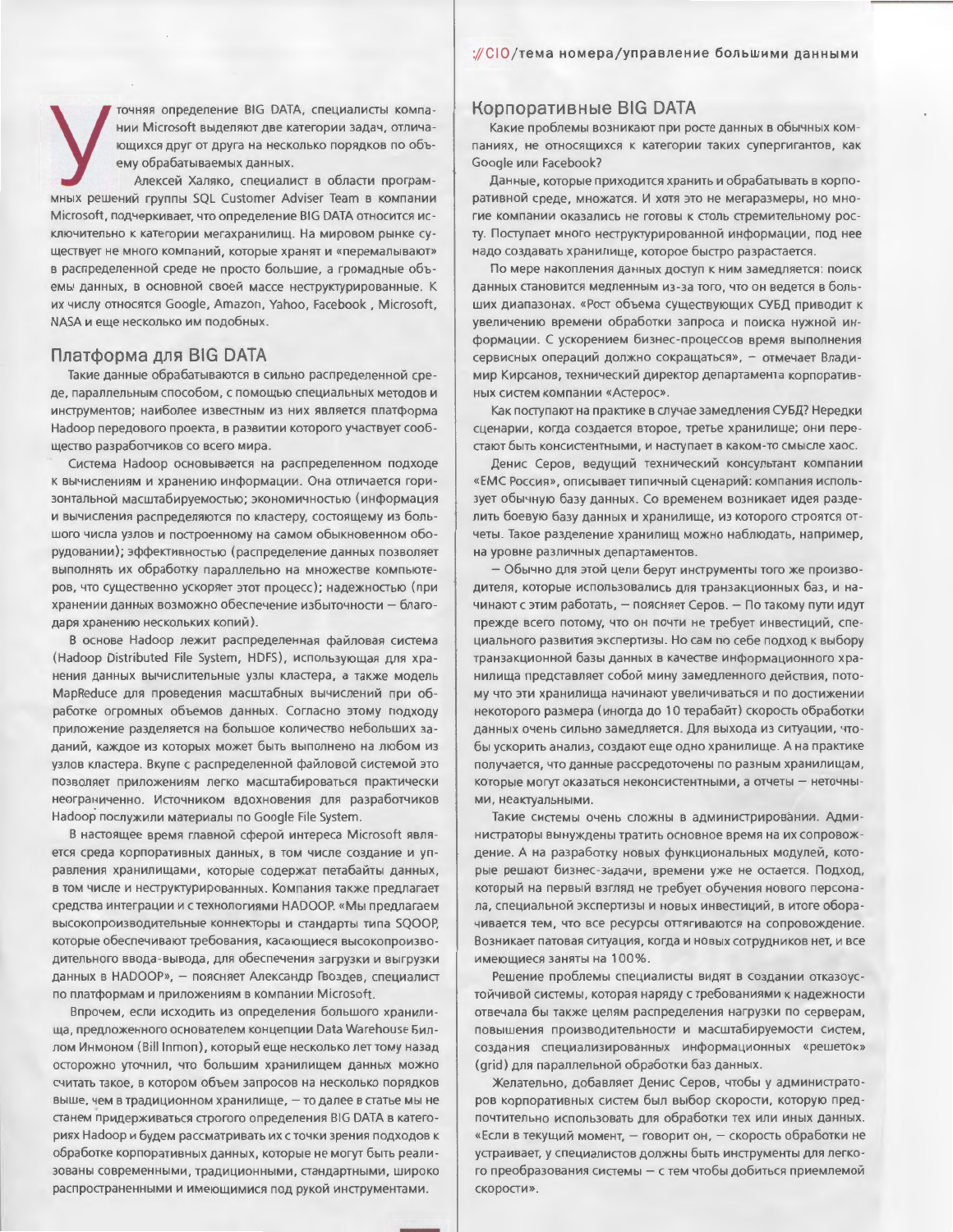Проблема динамического добавления компонентов в систему, как поясняет Серов, связана со сложностью отслеживания всех изменений: «Эта проблема не решается в традиционных системах. А если и решается, то с ограничениями, которые неприемлемы для выполнения бизнес-процессов. А вот в информационные системы нового поколения можно добавлять новые компоненты и перераспределять нагрузку уже автоматически, без необходимости сложной перенастройки, миграции данных».

Правильное решение, по рекомендации Дениса Серова, заключается в следующем: надо как можно раньше выбирать единое хранилище Enterprise DataWarehouse, которое может поглотить все данные и затем быстро их анализировать - не дожидаясь, когда проблема станет уже неразрешимой, как гордиев узел.

И еще один момент, на который обращает внимание Серов: для разработчиков нового функционала хранилищ тоже нужна специальная среда разработки, тестирования, отладки:

- На боевой системе это делать нельзя. Многие специализированные хранилища построены на нестандартном оборудовании, так что ПО для среды разработки нельзя просто скачать из Интернета и поставить на сервер. Придется приобретать еще одну систему для разработчиков, а они не дешевы. Эти проблемы снимаются, если хранилище построено на архитектуре открытых стандартов - как, например, GreenPlum.

#### Сезон покупок

Среди имеющихся на российском рынке производителей решений для работы с большими объемами данных в корпоративной среде наиболее известны (по алфавиту) EMC, IBM, Intersystems, Microsoft, Oracle, Teradata и еще несколько других.

Относительно недавно компания Teradata Software приобрела бизнес Aster Data, американского разработчика кластерной

ке программных решений Data Warehouse, основанных на СУБД с открытым кодом PostgreSQL и решающих «корпоративные» задачи в области бизнес-аналитики, а также ориентированных на применение в рамках облачных платформ.

Корпоация Microsoft приобрела и поглотила Data Allegro,  $\overline{B}$ результате чего в ее линейке появился PDW (Parallel Data Warehouse) - главный DWH-продукт компании Microsoft в сегменте BigData.

### Три подхода

Компания Microsoft для работы с большими объемами данных в корпоративной среде предлагает несколько решений. Вопервых, это Microsoft SQL Server 2008 R2 - традиционное ХД, которое развивается от версии к версии.

Для хранения и обработки больших массивов данных (от 5-10 до 80-100 Тбайт) Microsoft позиционирует решение SQL Fast Track на основе сбалансированной SMP-архитектуры.

- За небольшим исключением, очень крупными массивами данных, от 25-50 Тбайт, российские компании не располагают. - отмечает Алексей Халяко. - Бо́льшая часть оперирует объемом не более 1-2 терабайта. Российские заказчики пока еще не подготовлены к таким объемам, поэтому переход на узкопрофилированные, специализированные продукты с массивно-параллельной обработкой для многих из них является экзотикой.

Третий подход к решению задачи обработки больших массивов данных (от 100 Тбайт до единиц Пбайт) - Parallel Data Warehouse, решение на архитектуре MPP (массивно-параллельной обработки данных).

Независимо от вендора на рынке существуют два подхода к работе с быстро растущими объемами данных: технология Scaleup (вертикальное масштабирование) и Scale-in (горизонтальное масштабирование).

Проблема динамического добавления компонентов в систему связана со сложностью отслеживания всех изменений и не решается в традиционных системах. А если и решается, то с ограничениями, которые неприемлемы для выполнения бизнес-процессов.

Принцип Scale-up в случае решения проблемы роста данных состоит в приобретении более мощного аппаратного обеспечения. Проблема данного подхода в том, что в какой-то момент возможности аппаратного и программного обеспечения обработать определенную нагрузку исчерпываются - ведь количество ядер, вычислительная способ-

системы управления базами данных nCluster, поддерживающей MapReduce-расширение SOL.

Компания IBM приобрела компанию Netezza, поставщика аппаратно-программных хранилищ данных, с целью расширить портфель продуктов для бизнес-аналитики на основе массивных распределенных хранилищ.

Для работы с большими хранилищами данных Oracle позиционирует решение Exadata. С кластерной базой данных, расположенной на общих дисковых устройствах, одновременно может работать множество экземпляров СУБД Oracle, запущенных на различных узлах кластера.

Hewlett-Packard приобрела компанию Vertica, занимающуюся разработкой решений для хранения и анализа данных, вскоре после того, как НР сообщила о прекращении работ над собственной платформой для хранилищ данных большого объема Neoview.

ЕМС, один из лидеров на мировом рынке решений по хранению данных, поглотила компанию Greenplum, известную на рынность одного узла ограничены. Поэтому рано или поздно SMPархитектура упирается в пределы сотни Тбайт.

Максим Гончаров, специалист по платформе приложений компании Microsoft, отмечает еще один недостаток вертикального масштабирования: на каком-то этапе наращивания вычислительных мощностей эксплуатация такой системы становится существенно дороже - из-за того что стоимость против производительности начинает расти нелинейно. «В моей практике, - поясняет Гончаров, - была ситуация (лет восемь тому назад), когда одна крупная компания приобрела сервер, который на 5-10% увеличивал производительность (вышла следующая версия, новые ядра), но денег они заплатили вдвое с лишним больше. Проблема еще и в том, что если остаться на старом сервере, то все равно придется докупать дисковые емкости для хранения данных. Если же докупать ресурсы хранения, то сервер в какой-то момент перестает "переваривать" объемы данных, которые распределены по всем дисковым массивам. Простая, казалось бы, задача добавления нового диска не всегда дает желаемый результат из-за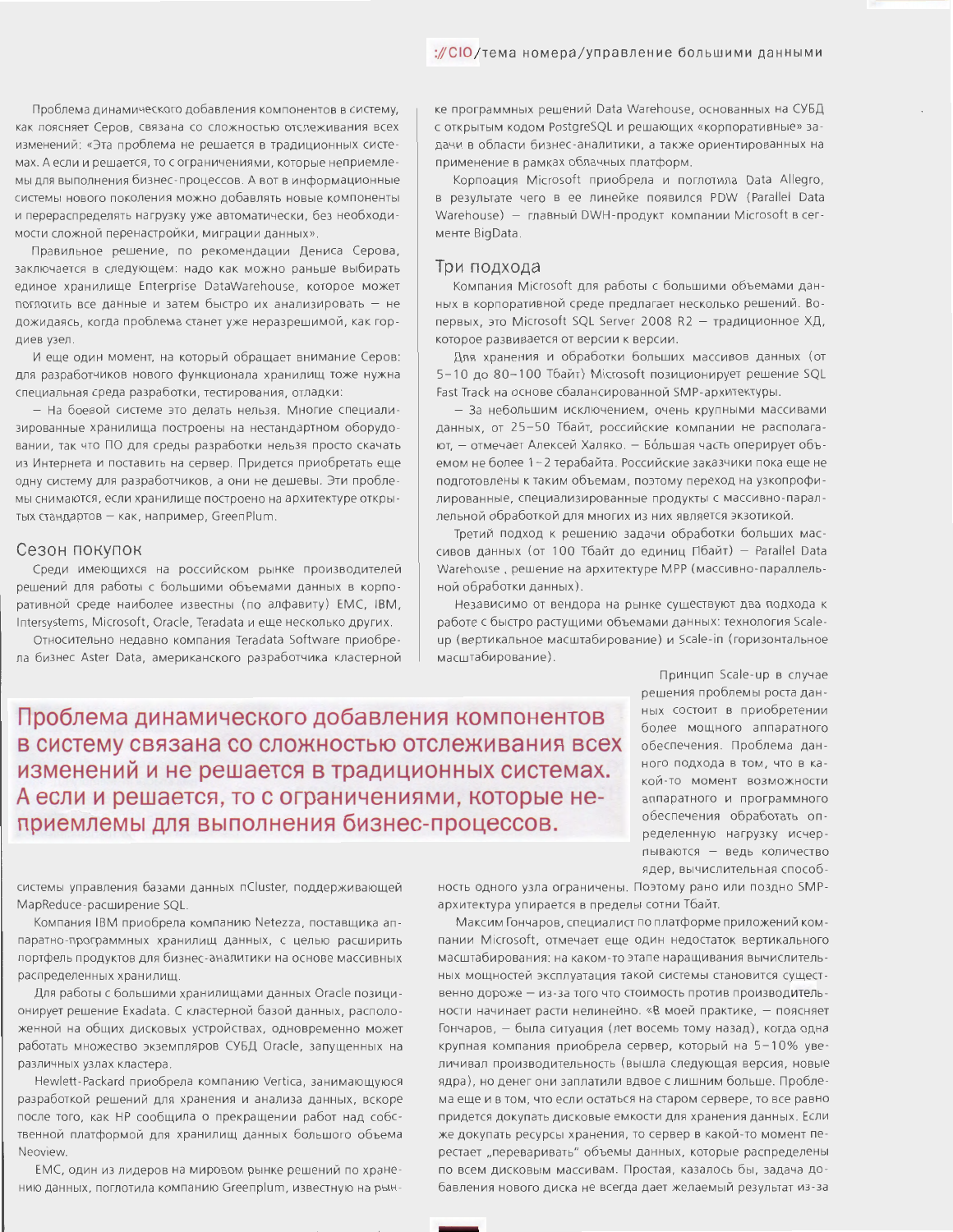проблемы равномерного распределения данных на носителях. Добавление нового массива может привести к тому, что нагрузка на этот массив повысится, в то время как старые будут недогружены запросами на чтение и запись. Узкое место приводит к тому, что количество обрабатываемых данных в секунду может быть очень низким».

Поумерить эти финансовые аппетиты позволяет архитектуpa scale-up - за счет использования большего количества узлов для решения такого рода задач. Реализация решений на базе МРР-архитектуры может быть разной, но суть в том, что добавление нового массива может привести к тому, что нагрузка на этот массив повысится, в то время как старые будут недогружены запросами на чтение и запись. Узкое место приводит к тому, что количество обрабатываемых данных в секунду может быть очень низким.

Для работы с очень крупными массивами данных у компании Microsoft есть специализированное программно-аппаратное решение Parallel Data Warehouse (PDW), поставляемое совместно с HP, Dell или IBM. PDW - это классический пример MPP-архитектуры.

**• Максим Гончаров: «При вер**тикальном масштабировании на каком-то этапе нарашивания вычислительных мошностей эксплуатация системы становится существенно дороже из-за того, что стоимость против производительности начинает расти нелинейно».



**• Александр Гвоздев:** «Microsoft не производит коммерческие продукты, реализующие подход НАDООР, но предлагает средства интегра-

ЦИИ С ЗТИМИ ТЕХНОЛОГИЯМИ».



Как поступают на практике в случае замедления СУБД? Нередки сценарии, когда создается второе, третье хранилище, они перестают быть консистентными, и наступает в каком-то смысле хаос.

На принципах массивно-параллельной обработки, горизонтального и вертикального масштабирования построена и система GreenPlum, вошедшая в линейку решений ЕМС вместе с приобретением одноименной компании. «Система практически не имеет пределов масштабирования, - поясняет Денис Серов. - Добавление новых узлов ограничено лишь бюджетом заказчика или местом в серверной комнате».

- Решение GreenPlum масштабируется очень быстро и может анализировать данные объемом до нескольких петабайт практически безгранично, - подтверждает Алексей Пилипчук, технический директор компании «Техносерв». - Его использование может стать конкурентным преимуществом для банков: во-первых, за счет высокой производительности, а во-вторых, по причине небольшой стоимости (Greenplum заметно дешевле аналогов). При этом любой банк, который решит установить у себя такую систему, уже не будет первоиспытателем некой «экзотики». Это промышленная платформа на открытых стандартах, она успешно работает в России, в частности в одной из ведущих российских инвестиционных компаний. На западных рынках она отлично зарекомендовала себя на внушительных объемах данных.

аппаратному обеспечению, - говорит он. - Производители пробуют также использовать другие модели данных, теория которых не так полно проработана, как для реляционных БД, но при этом они обладают рядом дополнительных преимуществ».

Соловьев рекомендует работу систем в режиме реального времени базировать на архитектурных принципах комплекса информационных систем предприятия:

- Различные OLTP-системы, из которых данные загружаются в некое хранилище, способны обеспечить режим «около реального времени» (Near real-time). Но извлечение данных из транзакционной системы и загрузка в хранилище все равно требуют времени, пусть даже это происходит в течение нескольких секунд. Если БД, используемая OLTP-системой, способна играть роль хранилища данных и параллельно выдавать информацию в аналитические отчеты или приборные панели для руководителей - можно говорить о режиме реального времени. Некоторые из наших партнеров (крупные поставщики решений), уже сегодня способны предложить такие системы.

Соловьев обращает внимание на то, что необходимость в срочном принятии мер в компаниях, столкнувшихся с пробле-

# Все решает скорость

Валерий Юринский, директор отделения технологического консалтинга компании «ФОРС», отмечает, что в некоторых случаях хранение данных средствами СУБД не является первоочередной задачей. СУБД хорошо справляются с обработкой относительно редко изменяемых данных, но что делать с потоками событий, которые представляют собой постоянно поступающие данные, чрезвычайно редко запрашиваемые повторно?

«Такие потоки могут генерироваться различными датчиками, системами GPS, инструментами мониторинга сетей, биржевых торгов, действий пользователей и т. п., - рассказывает Юринский. - Эту информацию нужно быстро обработать, подать сигнал

кому следует или выполнить некоторое заранее предопределенное действие. Например, если в течение любых 20 секунд цена акций "Б" выросла более чем на 2%, а цена акций "А" не изменилась, автоматически купить акции "А". Задача решается при помощи особого способа обработки данных Complex Event Processing, для реализации которого корпорация Oracle, например, создала специальный язык Continuous Query Language (CQL)».

Денис Соловьев, руководитель практики SAP компании «СИТРОНИКС Информационные Технологии» в России, отмечает, что мировые производители БД постоянно развивают свои решения в части увеличения скорости обработки и объемов хранения данных. «Определенно перспективным трендом сейчас являются решения класса In-memory БД, обеспечивающие очень высокую скорость выполнения обращений к БД, но требовательные к